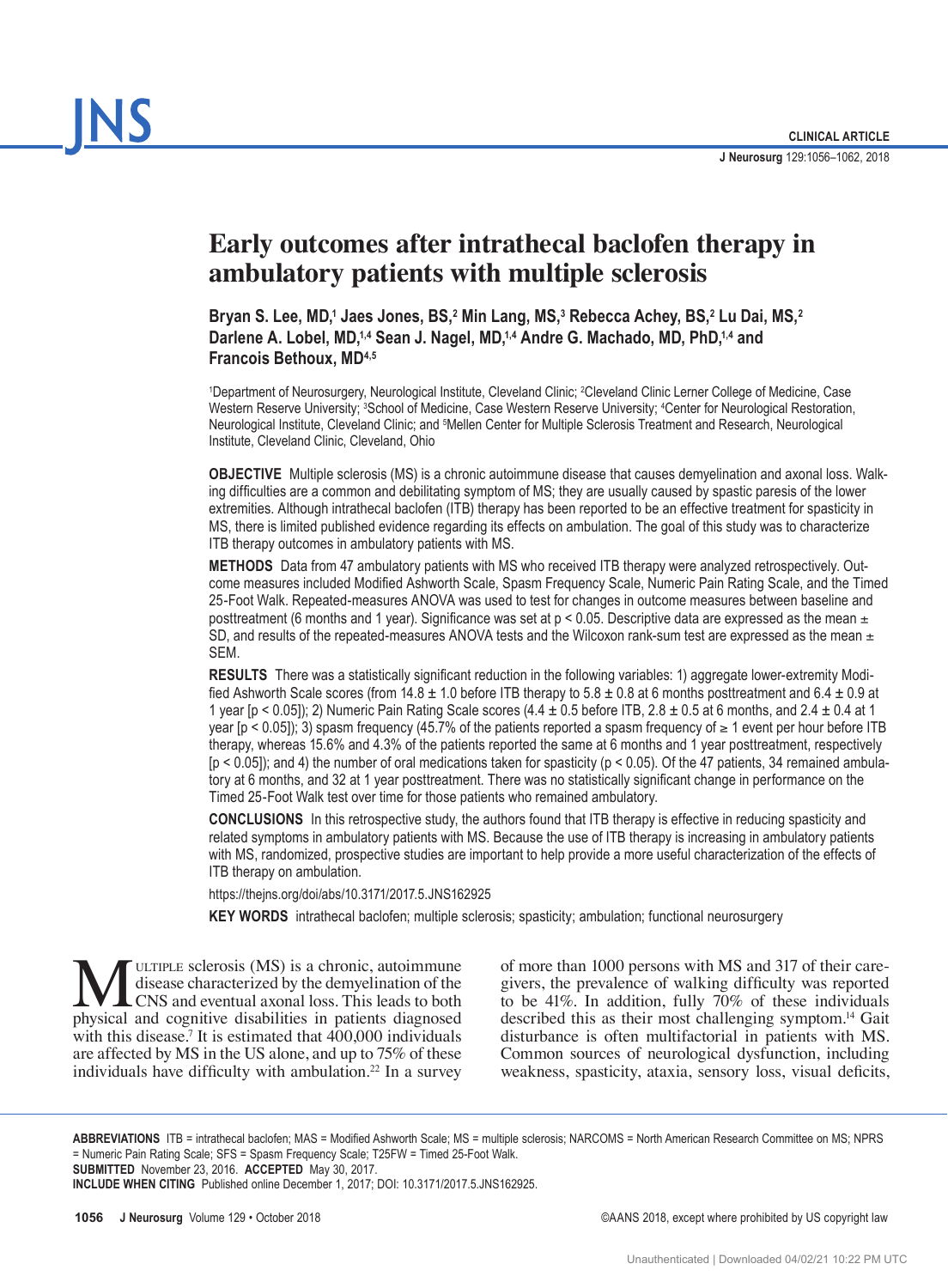cognitive impairment, fatigue, and neuropathic pain, accumulate and may be magnified by relatively common comorbidities that are often acquired with age (cardiovascular disease, obesity, and joint deterioration).<sup>5</sup>

Spasticity is a velocity-dependent increase in stretch reflexes that is thought to be related to an imbalance in the excitatory and inhibitory signals that regulate motor neurons.14 Spasticity manifests clinically as muscle stiffness, spasms, clonus, and difficulty with voluntary movement due to co-contraction of agonist and antagonist muscles. In particular, spasticity has an outsized role in preventing normal ambulation.18 Rizzo et al. conducted a survey of more than 20,000 patients in the North American Research Committee on MS (NARCOMS) registry, and reported that 84% of responders had symptomatic spasticity and 34% had moderate to severe spasticity.20

A variety of treatments are available for the management of spasticity in MS.<sup>12</sup> Baclofen is a  $\gamma$ -aminobutyric acid-B ( $GABA_B$ ) agonist with demonstrated efficacy on spasticity.<sup>10</sup> Baclofen can be administered orally or intrathecally. Intrathecal baclofen (ITB) therapy is an FDA-approved treatment for spasticity of cerebral or spinal origin that is refractory to oral medications. Long-term ITB therapy requires the implantation of a programmable pump that delivers medication through a tunneled intrathecal catheter. Intrathecal baclofen therapy has been shown to be effective in reducing spasticity in MS and other CNS disorders.4 In the NARCOMS survey cited above, patients suffering from spasticity treated with ITB therapy reported significantly higher satisfaction with spasticity control than patients whose spasticity was managed with oral medications.20 The risks and potential complications of ITB therapy are well known, and must be weighed against the potential benefits at the time of the treatment decision.<sup>1</sup>

Of note, most studies of ITB therapy in patients with MS were limited to nonambulatory patients, and quantitative monitoring of walking performance was generally not reported despite the fact that the use of ITB therapy is growing in ambulatory patients.<sup>5</sup> However, the potential functional gain from spasticity control derived from ITB therapy may be offset by decreased strength output and a net negative effect on ambulation. The goal of our study was to characterize the outcomes of ITB therapy in a group of ambulatory patients with MS, including walking performance.

# **Methods**

From an institutional review board–approved ITB therapy registry, we identified patients with a documented diagnosis of MS established by a neurologist, who underwent implantation of an intrathecal infusion system ("baclofen pump") after a successful test injection at our institution. Only patients who were able to perform the Timed 25-Foot Walk (T25FW) test with or without an assistive device before surgery, and for whom clinical data were available at baseline prior to surgery, at 6 months, and at 1 year after surgery, were included. Data extracted from the patients' electronic medical record included the following: 1) baseline demographic and disease characteristics (age, sex, symptom duration), and 2) outcome data at baseline, followed by 2 routine follow-up visits at 6 months  $(\pm 3)$ months) and 1 year  $(\pm 3 \text{ months})$  after ITB therapy initiation. Outcome measures included the following: the Modified Ashworth Scale (MAS), the Spasm Frequency Scale (SFS), the Numeric Pain Rating Scale (NPRS), ambulation status, the T25FW, daily dose requirements for oral baclofen and tizanidine medications, and total number of symptomatic medications prescribed for spasticity.

#### **Modified Ashworth Scale**

The MAS is derived from the original Ashworth scale, first described in 1964, and is designed to assess muscle group resistance to passive mobilization on a 5-point ordinal scale.17 Bohannon and Smith added an intermediate grade to increase the sensitivity of the test, thereby implementing the 6-point ordinal MAS, which has become the most widely used spasticity scale in clinical trials of interventions for spasticity.8 The MAS scores were assessed in bilateral lower-extremity muscle groups, including the hip adductors, knee flexors, knee extensors, and ankle plantar flexors. Scores for all muscle groups were summed to obtain a global lower-extremity MAS spasticity score. For all patients included in this study, the MAS was clinically collected by 1 of 2 board-certified physiatrists. Of note, only 5 of the 47 patients included in the study received physical therapy during the year following ITB initiation.

# **Spasm Frequency Scale**

The SFS is an ordinal measure of spasm frequency with a 5-point score range: 0 (no spasms), 1 (spasms with stimulation), 2 (occasional spasms), 3 (more than 1 spasm per hour but fewer than 10), and 4 (10 or more spasms per hour).19 This scale has been shown to be sensitive to the effect of ITB therapy on spasticity.<sup>5</sup>

#### **Numeric Pain Rating Scale**

The NPRS is widely used.<sup>26</sup> Patients were asked to rate their level of leg pain in the past 24 hours between 0 and 10, with 0 signifying no pain and 10 signifying the worst pain.

#### **The Timed 25-Foot Walk**

The T25FW is a component of the Multiple Sclerosis Functional Composite, a 3-part, quantitative assessment tool aimed at measuring outcomes for MS-focused clinical trials.11,21,25 The T25FW is a well-validated test to measure the speed of ambulation over a short distance in patients with MS. The patient is instructed to walk 25 feet as quickly and safely as possible. The use of assistive devices is permitted. For this study, data were collected on T25FW results and type of assistive device required to complete the test.

#### **Statistical Analysis**

Descriptive statistics were reported as the mean  $\pm$  SD. Repeated-measures ANOVA tests were performed for statistical comparison between baseline, 6 months after, and 1 year after ITB therapy initiation. Post hoc analysis of pairwise comparisons was performed using the Bonfer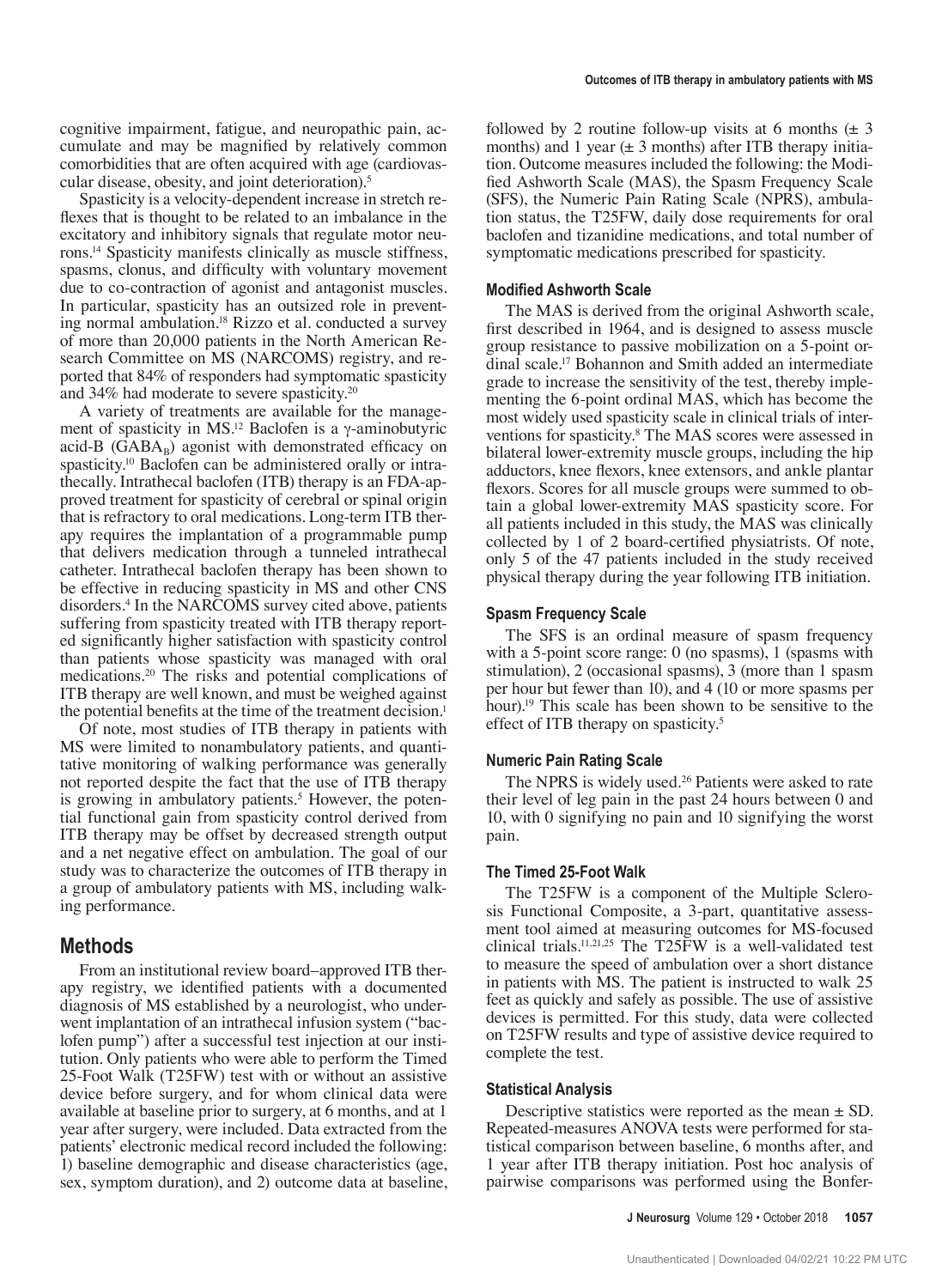roni method. Results of the repeated-measures ANOVA tests were reported as the mean  $\pm$  SEM. Fisher's exact tests were run for statistical comparison of the proportion of patients reporting more than 1 spasm per hour at baseline, at 6 months, and at 1 year post-ITB therapy. A Wilcoxon rank-sum test was used to compare baseline T25FW results between patients who remained ambulatory at 1 year and those who lost the ability to ambulate. Results of the Wilcoxon rank-sum test were reported as the mean  $\pm$  SEM. Significance for all statistical analyses was set at  $p < 0.05$ .

# **Results**

### **Descriptive Statistics**

Forty-seven ambulatory patients who underwent ITB pump implantation surgery between 2001 and 2013 were included in the analyses. The demographic and disease characteristics of the patients are presented in Table 1.

#### **Effects of ITB Therapy on Aggregate MAS Score, NPRS Score, and SFS Score**

Forty-three of 47 patients completed MAS scores at all time points and were used for analysis. We included the total subset of patients who were ambulatory at baseline, and then reported on the subsets of patients who had complete data for each specific outcome assessment. The aggregate MAS score for lower-extremity muscles was significantly reduced, from  $14.8 \pm 1.0$  before ITB therapy to  $5.7 \pm 0.8$  at 6 months post-ITB (p < 0.0001) and  $6.0 \pm 0.8$ at 1 year post-ITB (p < 0.0001) (overall repeated-measures ANOVA significance, p < 0.0001) (Fig. 1). Thirty-eight patients with complete data for all 3 times points were included for analysis of pain severity. Pain scores were significantly reduced, from  $4.4 \pm 0.6$  before ITB therapy to  $2.8 \pm 0.5$  at 6 months post-ITB (p < 0.05) and  $2.4 \pm 0.5$ at 1 year post-ITB (p < 0.005) (overall repeated-measures ANOVA significance,  $p = 0.0028$  (Fig. 2). For spasm frequency, Fisher's exact tests were used to compare the proportion of patients at each time point. Prior to ITB ther-

**TABLE 1. Summary statistics for 47 ambulatory patients before initiation of ITB therapy**

| Factor                 | Summary        |  |
|------------------------|----------------|--|
| Age                    | $58.2 \pm 8.6$ |  |
| Sex                    |                |  |
| Male                   | 16 (34)        |  |
| Female                 | 31 (66)        |  |
| Disease duration (yrs) | $16.1 \pm 8.6$ |  |
| MS type                |                |  |
| Relapsing-remitting    | 11(23.4)       |  |
| Primary progressive    | 5(10.6)        |  |
| Progressive relapsing  | 2(4.3)         |  |
| Secondary progressive  | 26 (55.3)      |  |
| Unspecified            | 3(6.4)         |  |

Continuous data are presented as the mean  $\pm$  SD. Categorical data are presented as the number (%).



**FIG. 1.** Graph showing MAS score compared between baseline, 6 months post-ITB, and 1 year post-ITB. \*\*\*p < 0.0001.

apy, 45.7% of the patients reported a spasm frequency of  $\geq 1$  event per hour, and 15.6% and 4.3% of the patients reported the same at 6 months and 1 year after ITB therapy initiation, respectively. The proportion of patients reporting spasm frequencies more than once per hour was significantly reduced from baseline to 6 months after initiation of ITB therapy, and from baseline to 1 year after ITB therapy initiation ( $p = 0.0029$  and  $p < 0.0001$ , respectively). The proportion of patients reporting spasms more than once per hour was not significantly reduced from 6 months to 1 year post-ITB therapy ( $p = 0.087$ ) (Fig. 3A). Furthermore, spasm frequency was significantly improved both in groups of patients who remained ambulatory at 1-year follow-up and in those who were nonambulatory at 1-year follow-up, suggesting that spasticity was controlled without compromising ambulation (Fig. 3B and C).

#### **Ambulatory Status and Walking Speed Following ITB Therapy Initiation**

Of the 47 patients who were ambulatory prior to ITB therapy initiation, 34 (72.3%) patients remained ambulatory at 6 months post-ITB; 32 (68.1%) patients remained ambulatory at 1 year post-ITB. Those who remained am-



**FIG. 2.** Graph showing NPRS score compared between baseline, 6 months post-ITB, and 1 year post-ITB. \*p < 0.05, \*\*p < 0.005.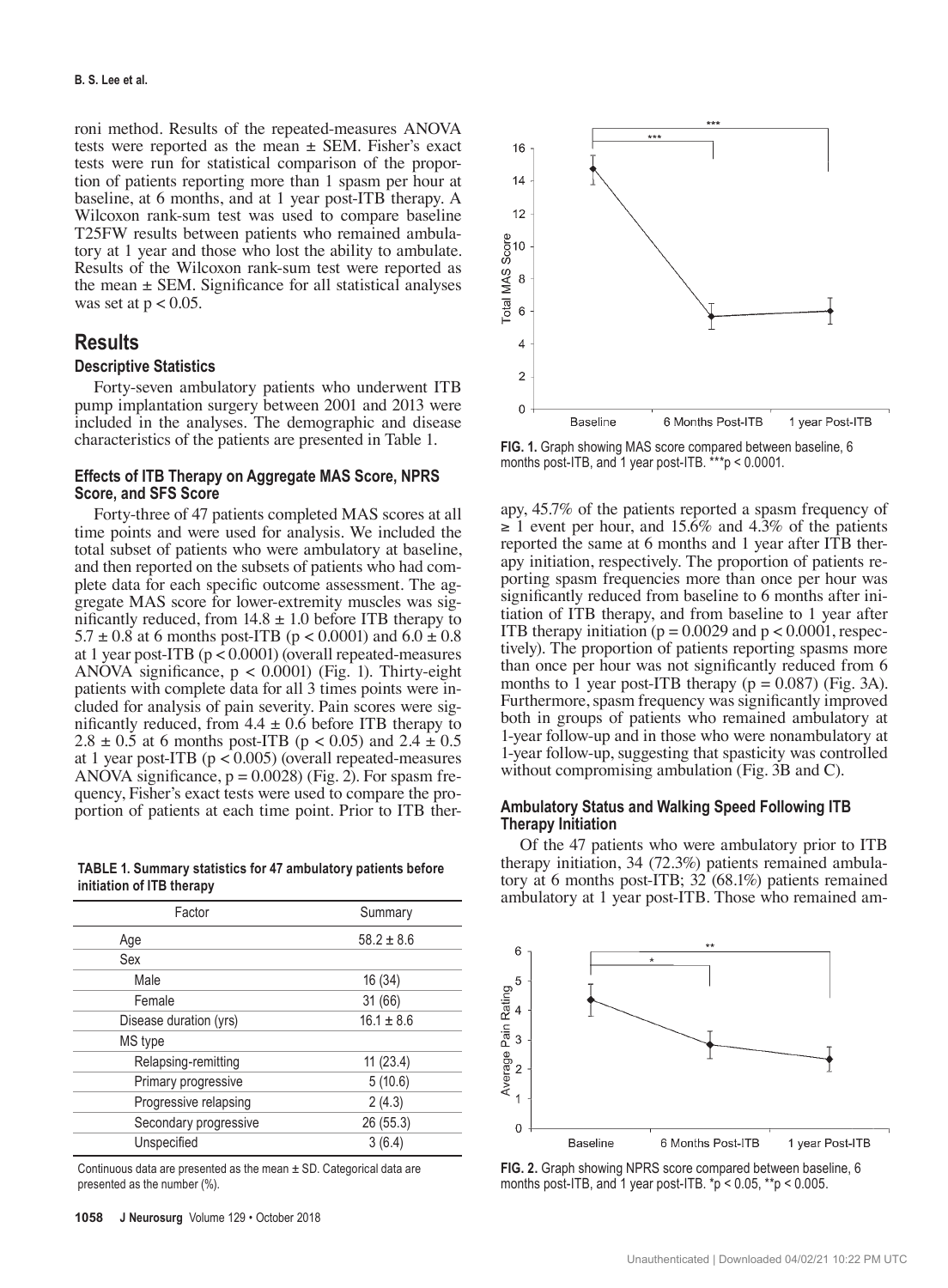

**FIG. 3.** Bar graphs showing outcomes after ITB therapy. **A:** Spasm frequency compared between baseline, 6 months post-ITB, and 1 year post-ITB in both ambulatory and nonambulatory groups. \*\*p < 0.005, \*\*\*p < 0.0001. **B:** Spasm frequency compared between baseline, 6 months post-ITB, and 1 year post-ITB in the ambulatory group. \*p < 0.05, \*\*\*p < 0.0001. **C:** Spasm frequency compared between baseline, 6 months post-ITB, and 1 year post-ITB in the nonambulatory group. \*p < 0.05.

bulatory at 1 year had walked faster on the T25FW at baseline than those who lost the ability to ambulate (22.1  $\pm$  3.4 seconds vs 62  $\pm$  11.1 seconds, p < 0.0001) (Fig. 4). Twenty-seven of the 32 patients who were ambulatory at 1 year post-ITB had completed T25FW tests for all 3 time points. Of these patients, the average time to complete the T25FW was  $33.8 \pm 6.1$  seconds at baseline,  $22.8 \pm 3.1$  seconds at 6 months post-ITB, and  $27.7 \pm 4.3$  seconds at 1 year post-ITB. There were no statistically significant differences between baseline and follow-up visits ( $p = 0.28$ ) (Fig. 5). The daily dose of ITB was  $146.5 \pm 117.4$  μg/day at 6 months post-ITB and  $200.6 \pm 185.5$  μg/day at 1 year post-ITB. Daily dose of ITB did not correlate with a change in T25FW results at 6 months post-ITB ( $p = 0.26$ ) or at 1 year post-ITB ( $p = 0.47$ ). In addition, physical therapy did not correlate with walking status at 6 months post-ITB (p  $> 0.95$ ) or at 1 year post-ITB ( $p = 0.78$ ). Furthermore, there was no statistically significant difference between type of assistive devices used at baseline, 6 months post-ITB, or 1 year post-ITB ( $p = 0.85$ ).

#### **Reduction in Daily Dose of Oral Baclofen and Tizanidine Following Initiation of ITB Therapy**

The number of medications used for spasticity was found to be decreased 6 months and 1 year following initiation of ITB therapy  $(p = 0.0001)$  (Table 2). Completed data quantifying the daily dose of oral baclofen and tizanidine at all 3 time points were included for 17 and 16 patients, respectively. Prior to ITB therapy initiation, oral baclofen and tizanidine daily dose requirements were 75.6  $\pm$  4.8 mg/day and 6.6  $\pm$  2.2 mg/day, respectively. Compared with baseline, oral baclofen and tizanidine daily dose requirements were significantly reduced at 6 months after ITB therapy initiation  $(31.8 \pm 8.6 \text{ mg/day}$  [p = 0.0001] and  $2.25 \pm 1.3$  mg/day [p = 0.0203], respectively). Oral baclofen dose was reduced at 1 year after ITB therapy initiation (36.2  $\pm$  9.4 mg/day [p = 0.0009]). However, there was no statistically significant difference in oral baclofen dose requirements between 6 months and 1 year after ITB therapy initiation ( $p = 0.99$ ). Additionally, there was no statistically significant difference in tizanidine daily dose requirement between baseline and 1 year post-ITB (2.5  $\pm$ 1.5 mg/day  $[p = 0.124]$ , or between 6 months and 1 year after ITB therapy initiation ( $p = 0.99$ ) (Fig. 6).

# **Discussion**

The results from our retrospective analysis of a subgroup of ambulatory patients with MS who had severe spasticity indicate that ITB therapy can be effective in re-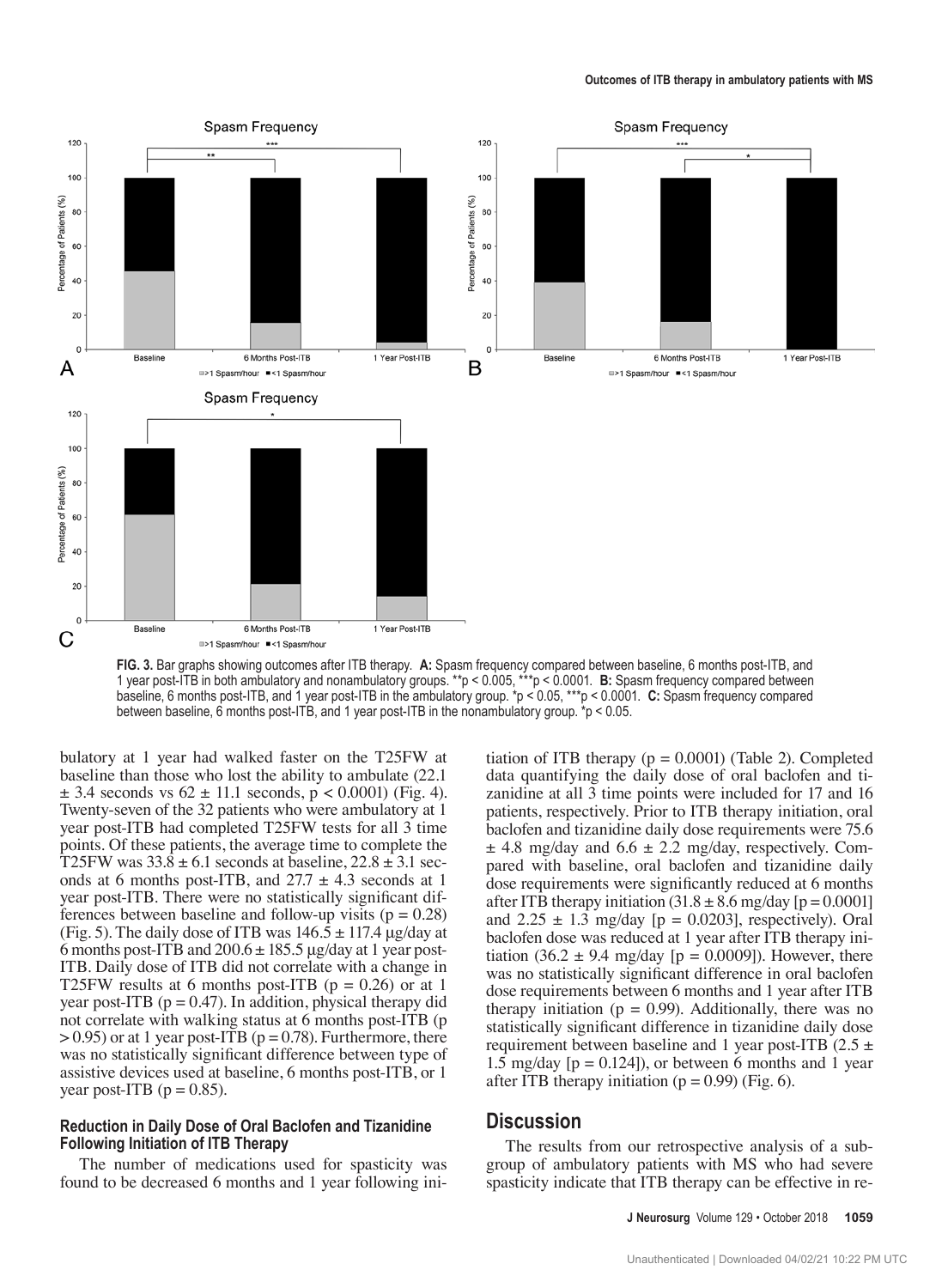

**FIG. 4.** Bar graph showing baseline T25FW test speed compared between patients who were ambulatory versus those who were nonambulatory at 1-year follow-up. \*\*\*p < 0.0001.

ducing spasticity and spasticity-related symptoms in select patients. Specifically, there was a significant reduction in aggregate MAS scores, NPRS scores, and the proportion of patients reporting more than 1 spasm per hour, from baseline to 6 months and 1 year after ITB therapy initiation.

Intrathecal baclofen for widespread use was first made available in the early 1990s to treat refractory lower-extremity spasticity in patients with MS.<sup>1</sup> Historically, ITB was targeted at the nonambulatory population, where it was shown to provide effective symptomatic relief for spasticity-related pain, ease of care, ability to transfer, and posture.22 Reduced spasticity and increased treatment satisfaction were reported in a group of patients with MS who were receiving ITB compared with the controls using oral medications in a survey study.20 In a 5-year prospective study of 21 patients with spasticity, including 53% whose spasticity was related to MS, improved clinical efficacy of spasticity control measured using the MAS and higher patient satisfaction were noted in those who received ITB therapy. However, absent was a significant improvement of global disability and subjective health status measures, including the expanded disability status scale, sickness impact profile, and Hopkins checklist system.27 Intrathecal baclofen is now routinely offered to ambulatory patients with MS. This group has the potential for improved global disability because it is expected that they should be able to participate in a wider range of activities.<sup>6,22</sup>

Ambulatory patients with MS are at risk for loss of function from increased lower-extremity weakness following ITB use. Although the majority of patients retained the ability to walk following ITB therapy in our study, a subset of patients (approximately 30%) lost the ability to ambulate following this therapy. Although it is not possible to definitively determine the cause of the loss of ambulation, we speculate that the natural progression of the disease plays an important role in this decline. Drug-related complications of ITB therapy are relatively uncommon.1–3 The doses administered to our patients were also tightly controlled to allow for satisfactory response while minimizing risks of adverse effects, including muscular hypotonia, and are lower than the average doses used in nonambulatory patients. In patients who remained ambulatory, there was no statistically significant difference in walking speed between baseline and follow-up. This suggests that satisfactory control of spasticity could be achieved while maintaining mobility in those patients. However,



**FIG. 5.** Graph showing T25FW test results compared between baseline, 6 months post-ITB, and 1 year post-ITB.

| <b>TABLE 2. Spasticity medication usage comparing baseline</b>  |
|-----------------------------------------------------------------|
| number of medications with 6 months and 1 year after initiation |
| of ITB therapy                                                  |

| No. of Spasticity<br><b>Medications</b> | <b>Baseline</b> | 6 Mos<br>Post-ITB | 1 Yr<br>Post-ITB |
|-----------------------------------------|-----------------|-------------------|------------------|
| None                                    | 2(4.3)          | 21 (44.7)         | 23 (48.9)        |
|                                         | 23 (48.9)       | 17(36.2)          | 17(36.2)         |
| 2                                       | 20 (42.6)       | 8(17.0)           | 6(12.8)          |
| 3                                       | 2(4.3)          | 1(2.1)            | 1(2.1)           |

Data are presented as the number (%).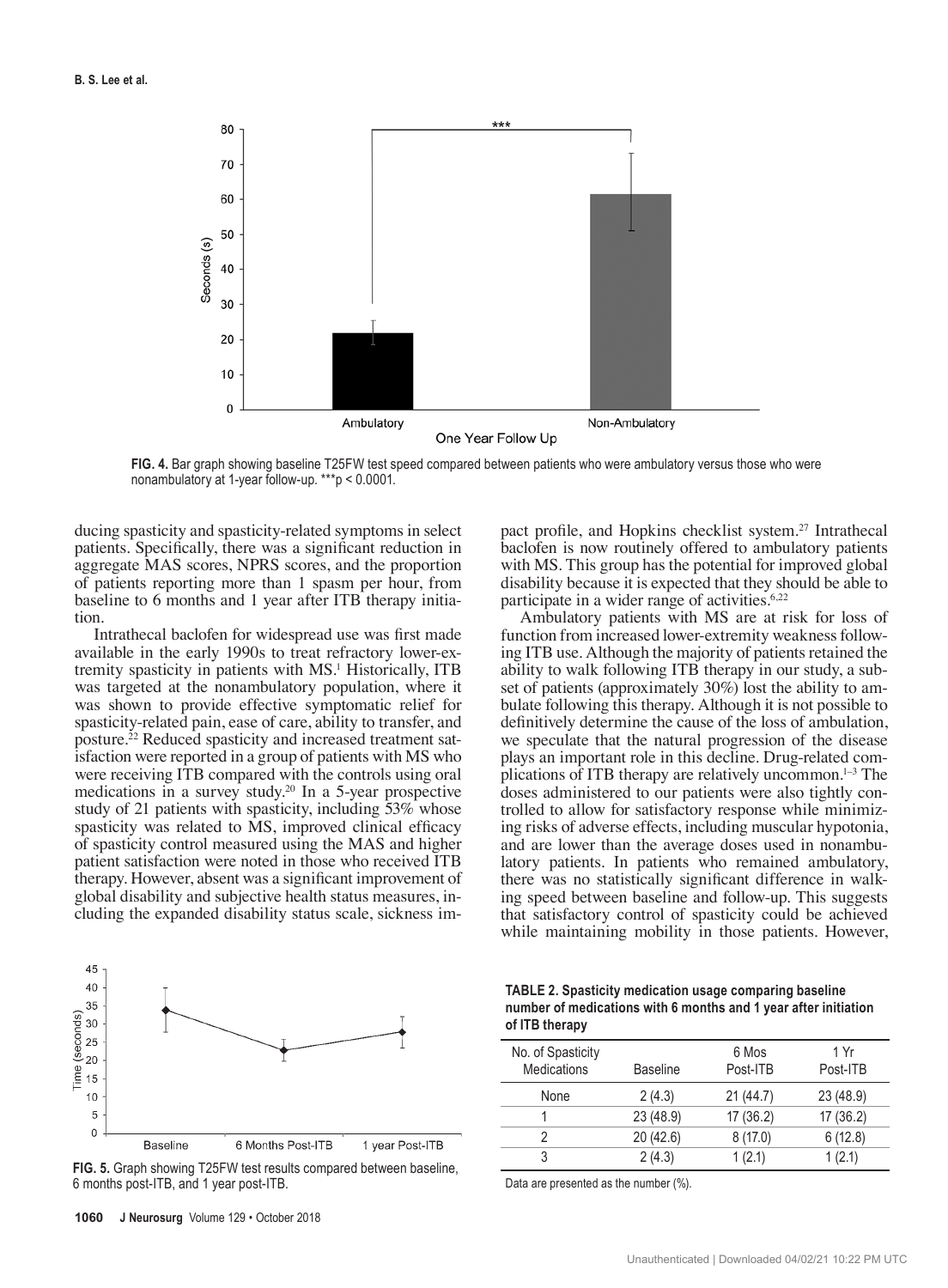



there appears to be a trend toward slower walking times 1 year following ITB therapy. The fact that patients who were nonambulatory at the end of the study walked more slowly on the T25FW at baseline is not surprising, because slower gait is positively correlated with lower-extremity weakness. This finding does not provide information on the cause of the change in functional status, but could be useful in educating candidates for ITB therapy regarding potential functional outcomes at 6 months and 1 year. In our patients, an average baseline walking time of approximately 60 seconds was associated with loss of ambulation.

Oral antispasticity medications, including baclofen and tizanidine, are frequently used for symptom control in MS patients. These medications, because they are nonspecific when taken orally, exert systemic side effects, particularly sedation and weakness. Baclofen is also associated with dizziness and cognitive slowing, and potentially symptoms of withdrawal, which include tachycardia, hypertonia, hyperthermia, muscle rigidity, and hallucinations.15 Tizanidine, a central  $\alpha_2$  adrenergic agonist, is commonly associated with nausea, emesis, dizziness, hallucinations, delirium, and depression.<sup>13</sup> In our study, there was a significant reduction in daily oral baclofen dose between baseline and 6 months or 1 year after ITB therapy initiation, whereas there was a significant reduction in tizanidine dose only from baseline to 6 months.

Surgery for ITB pump implantation is not without risks. Postoperative complications include infection (3%–15%), catheter obstruction or disconnection (2%–16%), and CSF leakage  $(5\% - 9\%)$ <sup>9,15</sup> Catheter malfunction can be due to catheter fracture, dislocation, and granuloma formation at the tip of the catheter leading to occlusion, although with baclofen this remains debatable. Pump malfunction is associated with unexpected battery failure and motor lock. Malfunction of the pump or catheter precipitates baclofen withdrawal, which is manifested by pruritus, fever, hypertonia, tachycardia, and seizures.<sup>3,28</sup> Baclofen overdose, which is less commonly associated with ITB system malfunction but is sometimes caused by human error, leads to sedation, hypotonia, cardiorespiratory depression, and coma.16 Both withdrawal and overdose are potentially lifethreatening conditions, although they are reversible with appropriate supportive care. There are significant up-front and recurring costs with ITB therapy, including the need for periodic refills and adjustments, and the need to undergo repeat surgery for battery replacement. There are several studies that show increased cost-effectiveness with ITB therapy.23,24

We recognize that there are several limitations in this study, most importantly that the data were collected retrospectively and were at times incomplete. Moreover, there is always a risk of introducing an unintended bias due to the nature of retrospective studies. We did not systematically administer quality of life measures, and therefore we did not report on the patients' perception of treatment outcomes. Our sample size was relatively small, and there was no comparison group of ambulatory patients with severe spasticity who were not treated with ITB. All patients who met the criteria were included, but there was no substratification within the ambulatory MS group based on the severity of MS. An enhanced evaluation of the effect of ITB on ambulation in MS patients is also needed to inform decisions about who would be the best candidates.

# **Conclusions**

In this retrospective analysis of ambulatory patients diagnosed with MS, there was a significant reduction in spasticity, pain, spasms, and the daily dose of oral antispasticity medications with ITB therapy. Walking per